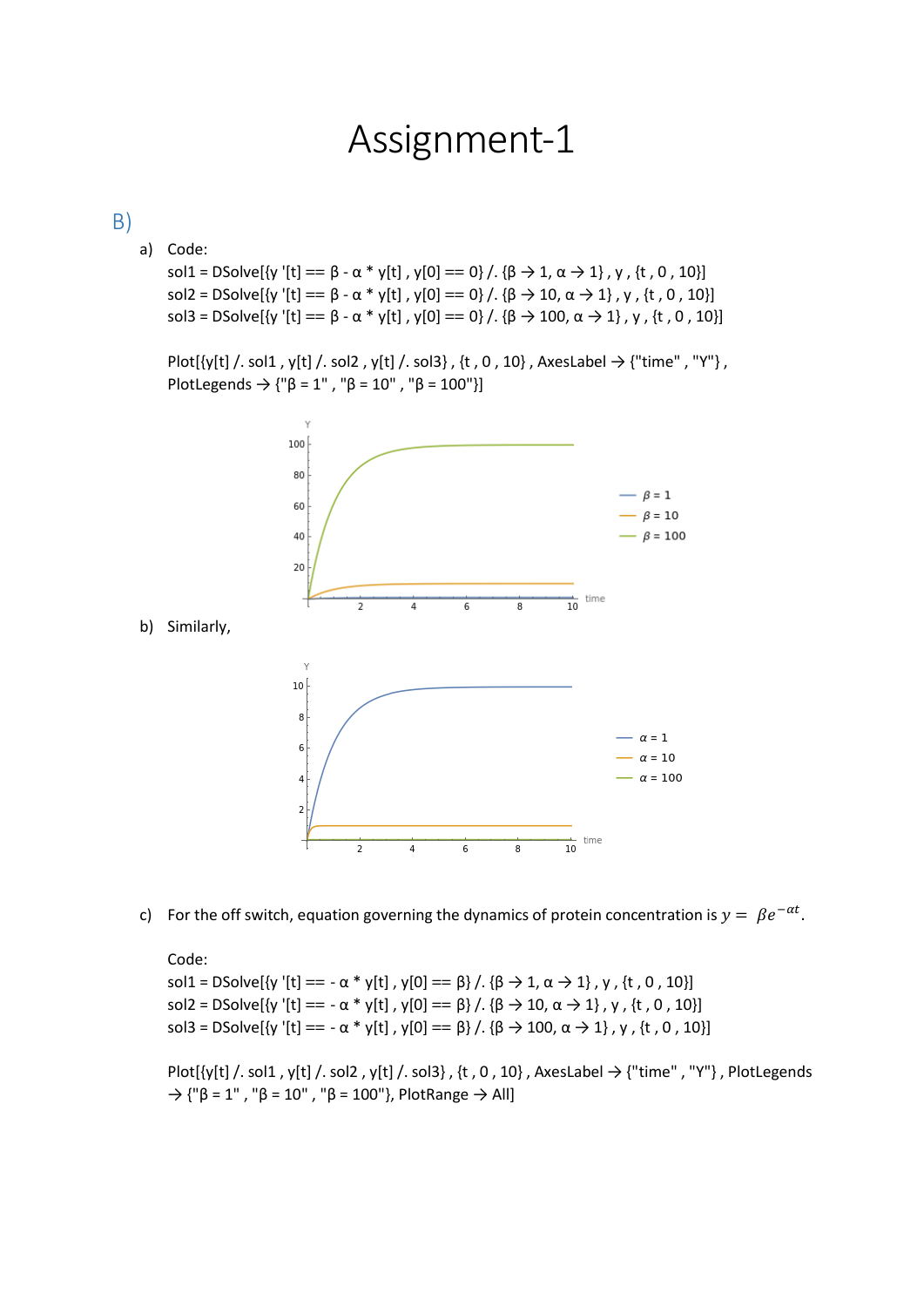

- d) Response times for the above examples are
	- Response time for ON switch is  $ln2/\alpha$ .
	- Response time for OFF switch is also  $ln2/\alpha$ .

## C)

a) When mRNA degradation rate is faster than degradation rate of protein then mRNA reaches its steady state concentration quickly in comparison to the protein levels. The reason is that the typical time for mRNA to reach its steady state concentration is the response time  $ln2/\alpha_m$ , which is much shorter than the protein response time  $ln2/\alpha$ , when  $\alpha_m \gg \alpha$ . Production rate affects only the steady-state concentration of mRNA and protein not their response time.



Note in above figure, a = degradation rate of mRNA and c = degradation rate of protein.

- b) The scenario in which degradation rate of mRNA is 100 fold faster than the degradation rate of protein is closest to the situation we assumed in the lecture.
- c) Degradation rates of mRNA has to be much greater than the degradation rate of protein to safely ignore the mRNA dynamics apply the separation of time scale simplification. As explained in part (a) of the problem, when  $\alpha_m \gg \alpha$  then the mRNA reaches its steady state concentration very quickly in comparison to the protein levels. Thus the concentration of mRNA is equal to its steady state concentration for most part of protein dynamics.